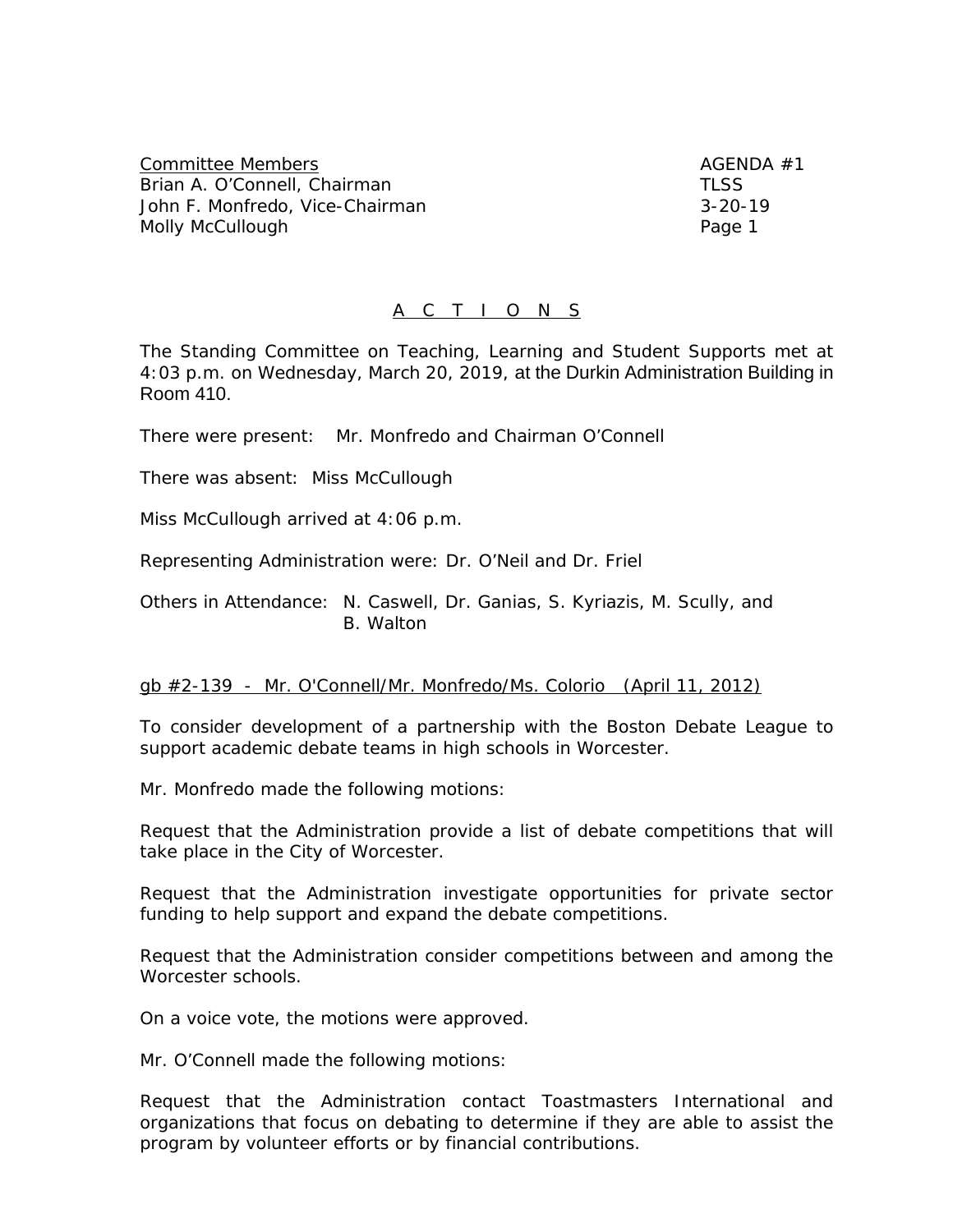gb #2-139 (continued)

Request that the Administration consider providing transportation for students to debate competitions in smaller vans and using student activity funds and other available resources to minimize the cost to the Budget and to determine if there are other options to expand the program by supplemental funding.

On a voice vote, the motions were approved.

It was moved and voice voted to file the item and provide the responses in a Friday Letter in June 2019.

## gb #6-270 - Mr. Monfredo/Mr. O'Connell/Ms. Colorio/Miss McCullough/Miss Biancheria (July 22, 2016)

Request that the Administration provide a report on the summer school programs to include:

-academic progress -attendance -community involvement -engagement of colleges in summer activities -number of ELL students -number of grade 1 and 2 students

and suggest improvements for next year.

Mr. Monfredo made the following motions:

Request that the Administration interact with interfaith organizations, social service agencies and other appropriate entities for help in assisting with the recruitment of students to attend summer school programs.

Request that the Administration interact with interfaith organizations, social service agencies and other appropriate entities to consider holding summer workshops and other activities that would assist with the enrollment of students in summer programs.

Request that the Administration provide a report regarding the outreach initiatives to students who are struggling academically and who will benefit from the summer programs.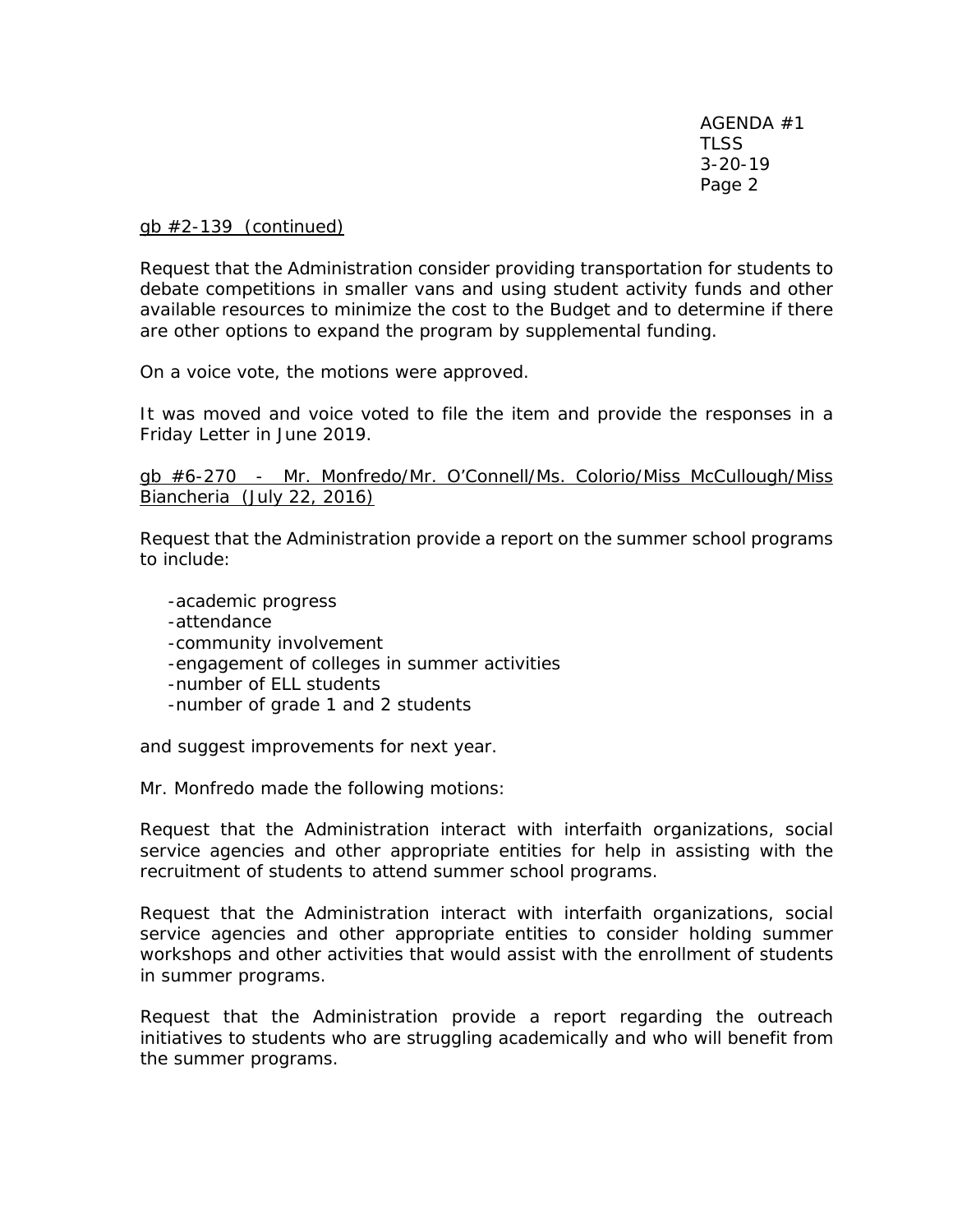### gb #6-270 (continued)

Request that the Administration provide a report regarding the efforts made to recruit students in grades 1 to 3 who will benefit from supplemental literacy and mathematics work during the summer months.

Request that the Administration provide a report on any appropriate actions the School Committee can or should take that would help in the effort with the enrollment of more students who will benefit from the summer programs and the summer activities.

Request that the Administration send ConnectEd messages out during the months of June, July and August to parents regarding the Summer Reading Program.

On a voice vote, the motions were approved.

It was moved and voice voted to hold the item for a report in May 2019.

## gb #7-4 - Mr. O'Connell/Mr. Foley/Ms. Colorio/Mr. Monfredo/Miss McCullough (December 16, 2016)

To urge the individual Worcester public schools, and departments, to review and expand their websites, as a means of (1) increasing the information available through them, (2) showcasing student work and achievements, (3) sharing detailed curricular and programmatic information, and (4) assisting prospective students and parents in making informed decisions as to selection of an appropriate school.

Mr. O'Connell made the following motions:

Request that the Administration investigate and, where feasible, expand school and student related activities such as school and student events, sports, debate and robotics competitions on the website and publicize a listing of the schedules for such events and activities on Channel 11.

Request that the Administration provide a report regarding what is already being done to showcase the Worcester Public Schools on the website.

On a voice vote, the motions were approved.

It was moved and voice voted to file the item and provide the responses to the motions in a Friday letter in September 2019.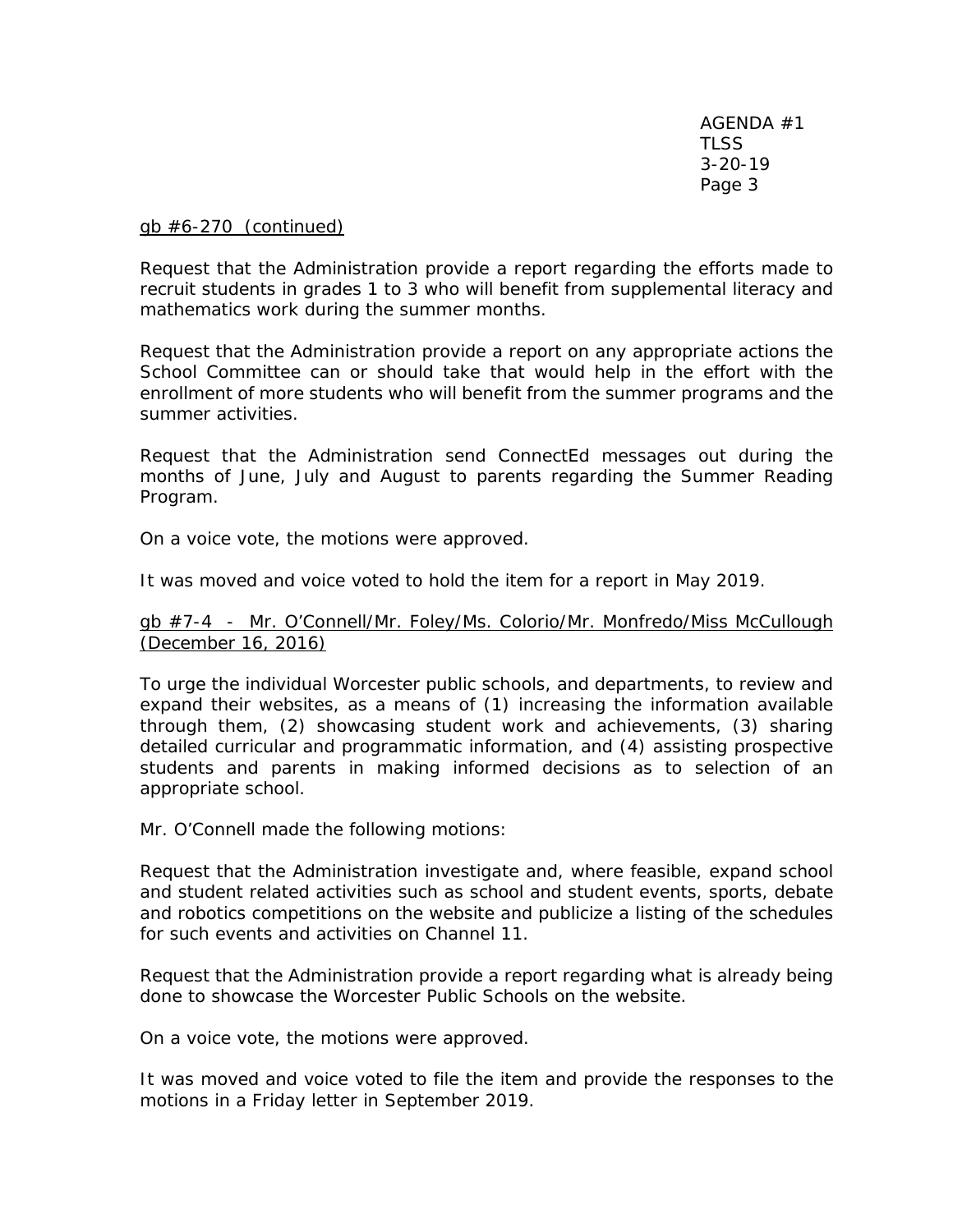gb #7-23 - Mr. O'Connell/Ms. Colorio/Mr. Monfredo/Miss McCullough/Miss Biancheria (January 3, 2017)

To consider making an online grading system available to all teachers for the 2017-18 academic and fiscal year.

Mr. O'Connell made the following motions:

Request that the Administration implement the online grading system for the 2020-21 school year.

Request that the Administration consider the implementation of a third-party student information system which will be compatible with or incorporate an online grading system.

Request that the Administration provide recommendations, prior to the FY20 Budget, for the cost of both an online grading system and an updated student information system.

Request that the Administration forward the backup to the CPPAC and School Site Councils for their recommended budgetary impact analysis prior to the FY20 Budget and invite the members to the budgetary deliberations at the School Committee meetings in June.

On a voice vote, the motions were approved.

It was moved and voice voted to hold the item for a report in May 2019.

### gb #7-127 - Mr. O'Connell/Ms. Colorio/Mr. Monfredo/Miss Biancheria (March 21, 2017)

To consider establishing a literary magazine for the Worcester Public Schools, to publish the writings, paintings, drawings, and other creative work of WPS students, teachers and other staff members.

Mr. O'Connell made the following motion:

Request that the Administration forward copies of the literary magazine entitled It's Literature to the members of the School Committee when it is publicized.

On a voice vote, the motion was approved.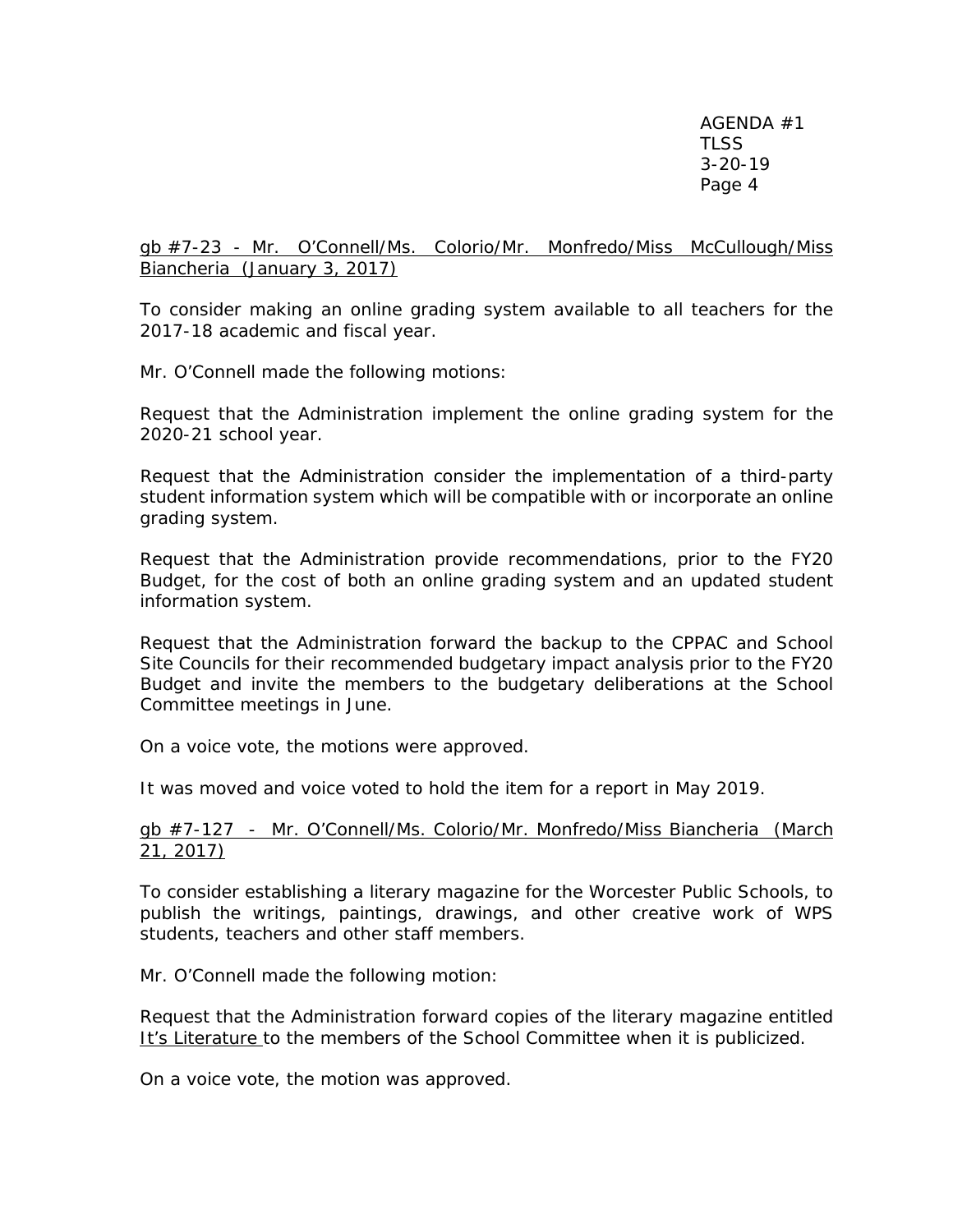### gb #7-127 (continued)

Dr. Ganias indicated that the members of the School Committee will receive copies of the magazine and will also be invited to the student, parent and family celebration that will be held on May 16, 2019 at 4:00 p.m. at Nelson Place School.

Miss McCullough made the following motion:

Request that the school newspapers and newsletters be posted on the school website.

On a voice vote, the motion was approved.

Mr. O'Connell made the following motion:

Request that the Administration provide a report indicating the schools that print and publicize a student newspaper and also consider expanding the number of schools.

On a voice vote, the motion was approved.

It was moved and voice voted to file the item and provide the responses in a Friday Letter.

gb #7-285 - Miss McCullough/Mr. Monfredo/Miss Biancheria/Ms. Colorio/ Mr. O'Connell (August 7, 2017)

To explore options and policies regarding work assigned and performed at home on snow days in an effort not to extend the school year.

Mr. O'Connell made the following motion:

Request that the Administration provide a report regarding the development of a proposal for an Alternative Structured Learning Day Program.

Request that the Administration provide recommendations, with consideration of the state guidelines, of a proposal of an Alternative Structured Learning Day Program.

It was moved and voice voted to hold the item for a report in September 2019.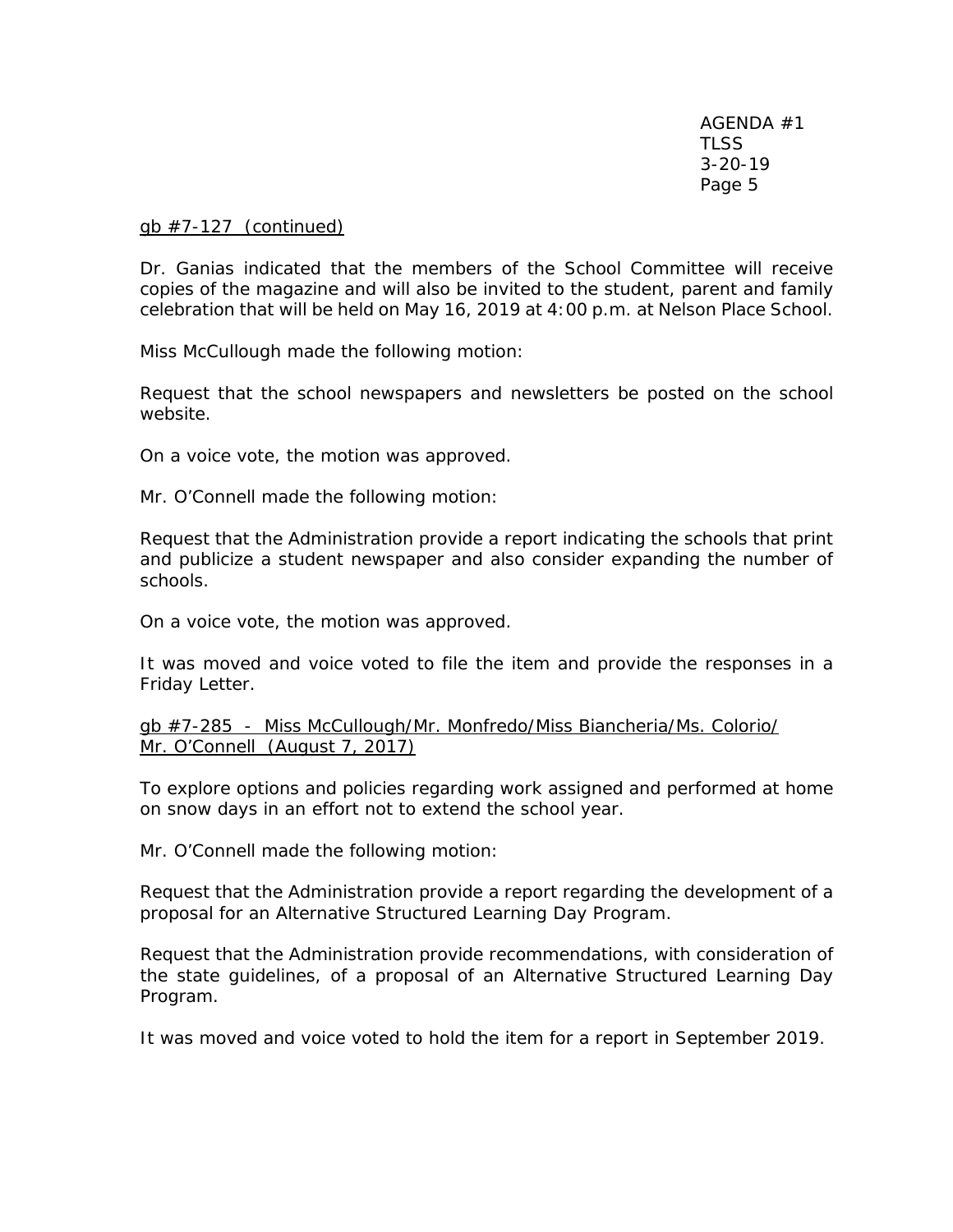# gb #7-322 - Mr. Monfredo/Mr. O'Connell/Miss Biancheria/Ms. Colorio (September 25, 2017)

Request that the Administration consider developing a student program to instruct secondary students about food allergies and anaphylactic risks.

FILE.

gb #8-55 - Miss McCullough/Mr. O'Connell/Mr. Monfredo/Mr. Comparetto/Miss Biancheria (February 3, 2018)

Request that the Administration provide a progress report on the Hanover Academy at Burncoat Middle School.

Mr. O'Connell made the following motions:

Request that the Administration continue its efforts to publicize the Hanover Academy of the Arts Program for its availability to students.

Request that the Administration update, in a Friday Letter, the ways in which the School Committee can assist budgetarily the evolution of the Hanover Academy of the Arts at Burncoat Middle School.

On a voice vote, the motions were approved.

FILE.

gb #8-59 - Mr. Comparetto/Mr. O'Connell/Mr. Monfredo (February 7, 2018)

To consider a review of a publication entitled Teaching Hard History: American Slavery from the Southern Poverty Law Center.

Mr. O'Connell made the following motions:

Request that the Administration emphasize to the community what the Worcester Public Schools is doing to teach diversity in the school system.

Request that the Administration continue to implement the initiative by:

- investigating additional supplemental resources
- continuing to update the textbooks
- modifying appropriate teaching strategies and
- supporting learning academic discourse, close reading and text annotation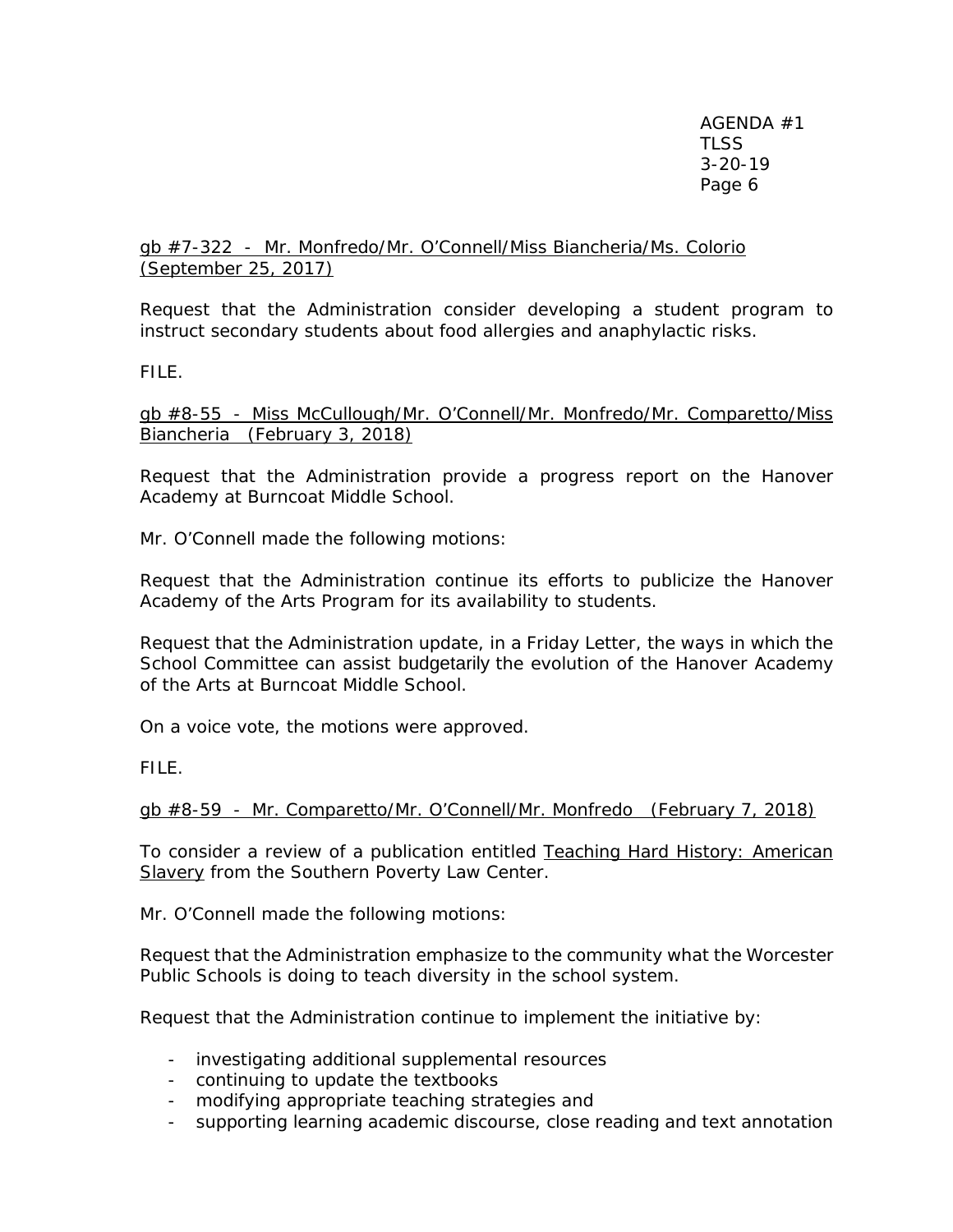gb #8-59 (continued)

Request that the Administration review the material from the Southern Poverty Law Center and consider adapting the material into the curriculum.

Request that the Administration provide a report regarding the actions it has taken to date and what its plans are for the coming years.

On a voice vote, the motions were approved.

### gb #8-94 - Mr. Monfredo/Miss McCullough/Mr. O'Connell (March 2, 2018)

Request that the Administration consider expanding the Worcester: Future Teachers Program in conjunction with Worcester State University in an effort to recruit the best and brightest students.

Mr. Monfredo made the following motions:

Request that the Administration provide recommendations to expand the Worcester: Future Teachers Program in order to make it available to more students.

Request that the Administration publicize the opportunities available for teaching in the Worcester Public Schools for students in the colleges and universities that are in the area of Worcester and others as appropriate.

Request that the Administration provide expanded opportunities for students in high schools and colleges regarding pursuit of teaching in the Worcester Public Schools.

Request that the Administration consider reaching out to students that are attending colleges that have many education majors and try to recruit them, especially those of color to teach in the Worcester Public Schools.

Request that the Administration provide an action plan regarding what is currently being done and what will be done to continue the efforts of recruiting future teachers for the Worcester Public Schools.

On a voice vote, the motions were approved.

It was moved and voice voted to hold the item for a report in June 2019.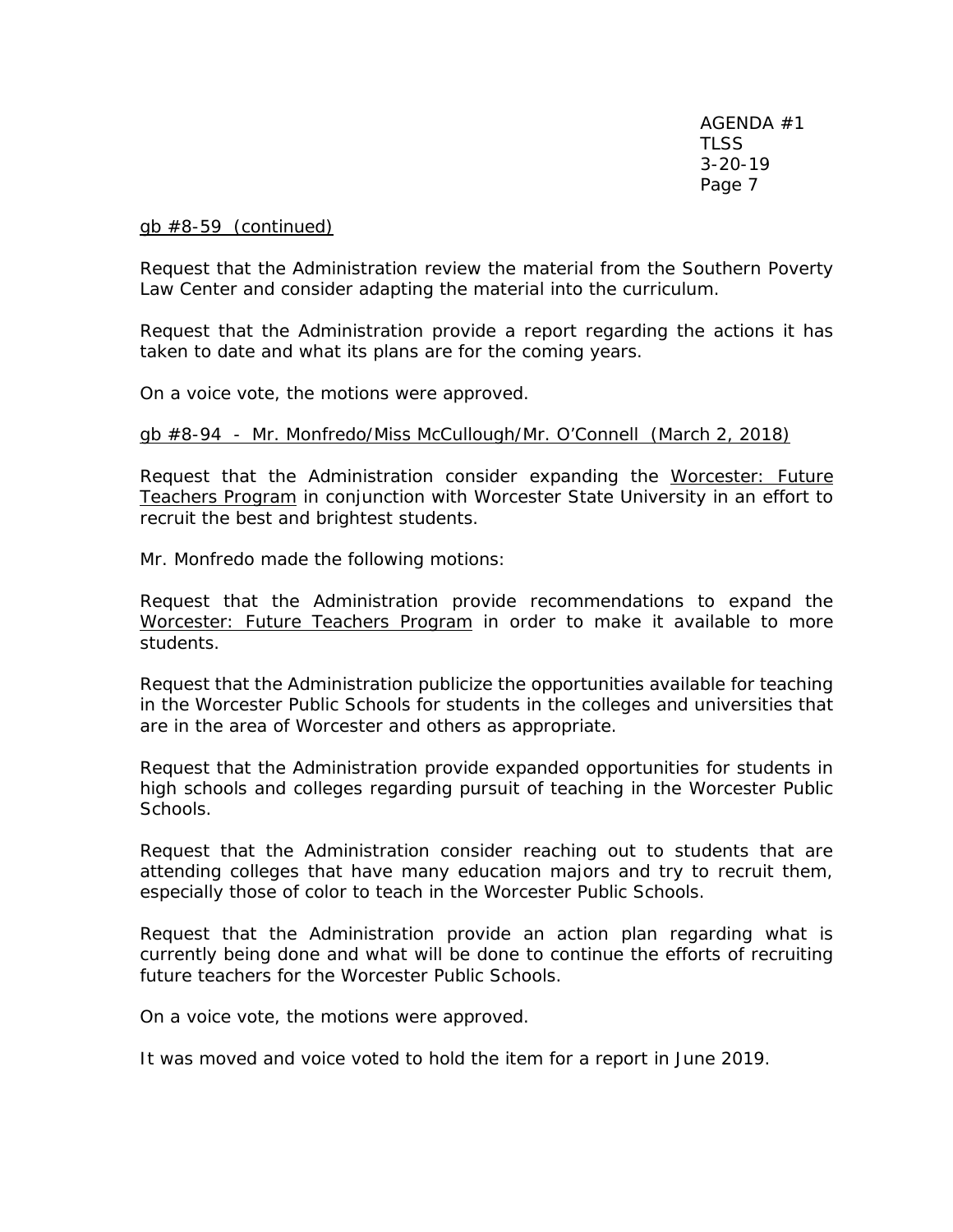gb #8-161 - Mr. Comparetto/Mr. Foley/Miss McCullough/Mr. Monfredo/Mr. O'Connell (May 9, 2018)

Request that the Administration study the feasibility of developing partnerships with Recreation Worcester and other municipal or non-municipal organizations in order to create more team sports in Worcester's middle schools.

gb #8-162 - Mr. Comparetto/Mr. Foley/Miss McCullough/Mr. Monfredo/ Mr. O'Connell (May 9, 2018)

To consider a review of a report entitled Extracurricular Participation an d Course Performance in the Middle Grades: A Study of Low‐Income, Urban Youth by Kate Schwartz.

gb #8-163 - Mr. Comparetto/Mr. Foley/Miss McCullough/ Mr. Monfredo/Mr. O'Connell (May 9, 2018)

Request that the Administration provide a report regarding the process of bringing together various private and public groups to develop middle school athletic programing as highlighted in the Worcester Magazine's article entitled The Case For Middle School Sports:Can City Hoops Spark a Rebound?

(These items were considered together.)

Mr. Monfredo made the following motions:

Request that the Administration provide a report on options of expanding participation of students in middle school sports including the encouragement of more students in the middle school to do so.

Request that the Administration consider opportunities for raising funds from private sectors, booster clubs and others with an interest in sports.

Request that the Administration survey the interest of students in sports including recommendations of sports that should be added or modified in terms of inclusion in the schedule of student sports.

On a voice vote, the motions were approved.

Miss McCullough made the following motion:

Request that the Administration provide a report on the FY20 Budget recommendations for the expansion of school sports.

On a voice vote the motion was approved.

It was moved and voice voted to hold the item for a report in May 2019.